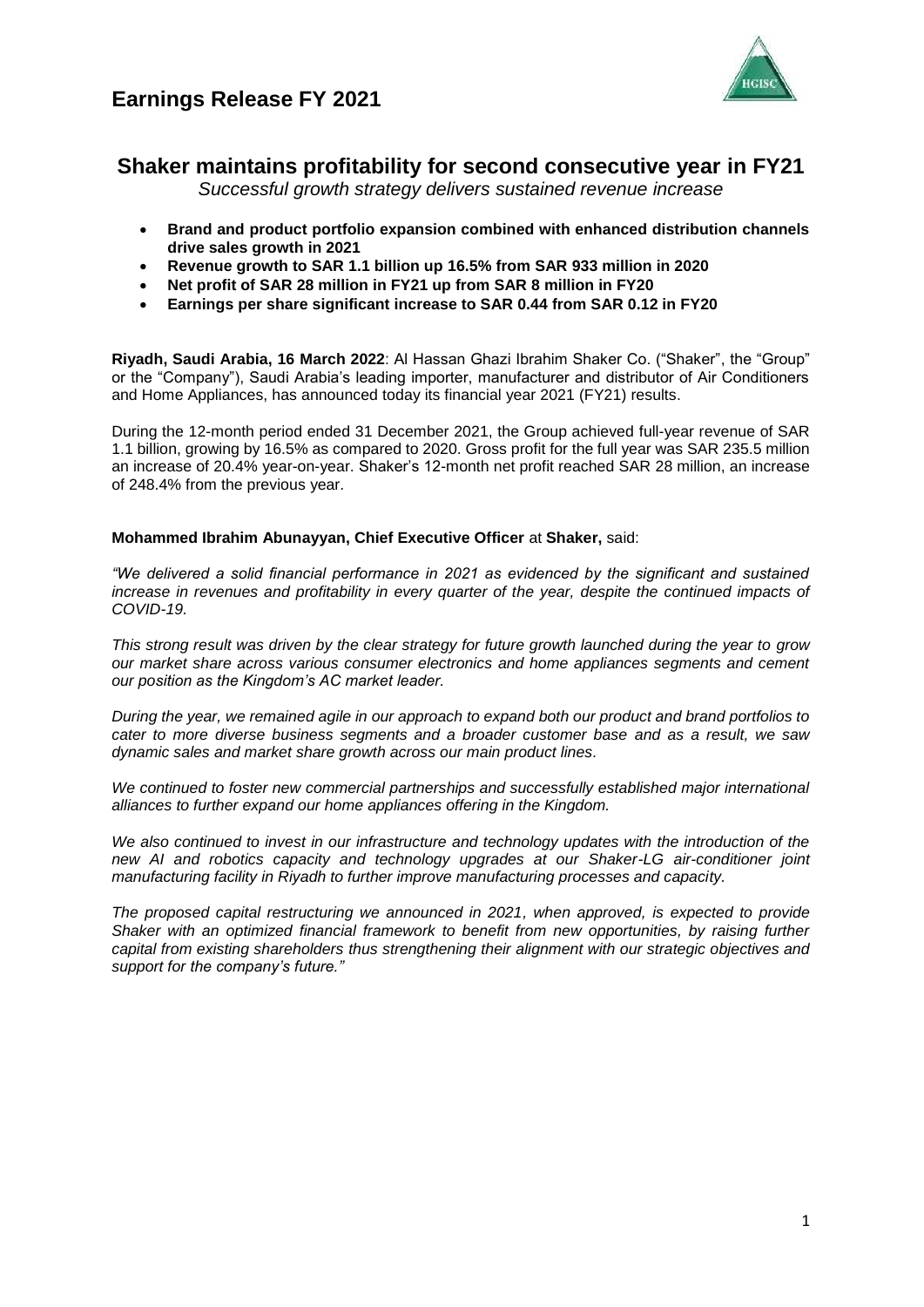



### **FY21 Financial Highlights FY21 Segmental Revenues (SAR m)**

- Total revenue of SAR 1.1 billion up by 16.5% from 2020
- Gross profit of SAR 236 million an increase of 20.4% year-on-year
- Operating profit of SAR 37 million up by 208.1% from SAR 12 million in the previous year
- Net profit of SAR 28 million a significant increase of 248.4% from SAR 8 million in 2020



#### 247.47 196.50 288.30 289.48  $260.85$  22.0%  $71.5%$ 1.5% 1.6% 576  $1.6\%$  61.3 57.3 57.3 59.3 3.8 1.7 1.7 1.7 4.5 1.0.8 1.0.8 1.7 1.0.4 1.0.4 1.0.4 1.0.4 1.0.4 1.0.4 1.0.4 1.0.4 1.0.4 1.0.4 1.0.4 1.0.4 1.0  $21.3\%$  21.1% 20.0%  $\begin{array}{|c|c|c|c|c|c|}\n\hline\n21.2\% & 260.85 & 22.0\% & 247.82 & 23.9\% \hline\n\end{array}$ 3.7% 4.7% 0.1% 0.0% 5.0% 10.0% 15.0% %20.0% 25.0% 30.0% - 50.00 100.00 150.00 200.00 250.00 300.00 350.00 Q3 2020 Q4 2020 Q1 2021 Q2 2021 Q3 2021 Q4 2021 AR million Revenue Gross Profit **Net** Profit/(Loss) GP Margin **Common Section** NP Margin

## **FY21 Income Statement Highlights (SAR m)**

### **FY21 Operational Highlights**

- Successful execution on product and brand diversification strategy and optimization of supply chain efficiencies
- Enhancement of existing manufacturing capabilities through seamless integration of robotics and AI technology at LG-Shaker factory in Riyadh
- Upgrades of technology framework and security infrastructure
- Significant B2B and ESCO sales growth; Shaker awarded projects including F1 VIP suites and PIF's Roshn residential project

#### **Outlook and strategy**

Shaker's growth strategy is underpinned by three key pillars including growth of market share and product mix and the enhancement of both the organizational and operational efficiencies. The successful implementation of this strategy positions the Group well to deliver sustainable profitability and growth of its revenue and market share across existing segments while further exploring opportunities to expand into new segments to meet growing market and customer demand.

The Group will continue to explore new acquisitions that complement the existing revenue streams and further diversify its product and brand mix which supports its goal of becoming the preferred choice for partners and customers in the Saudi consumer electronics and home appliances sector.